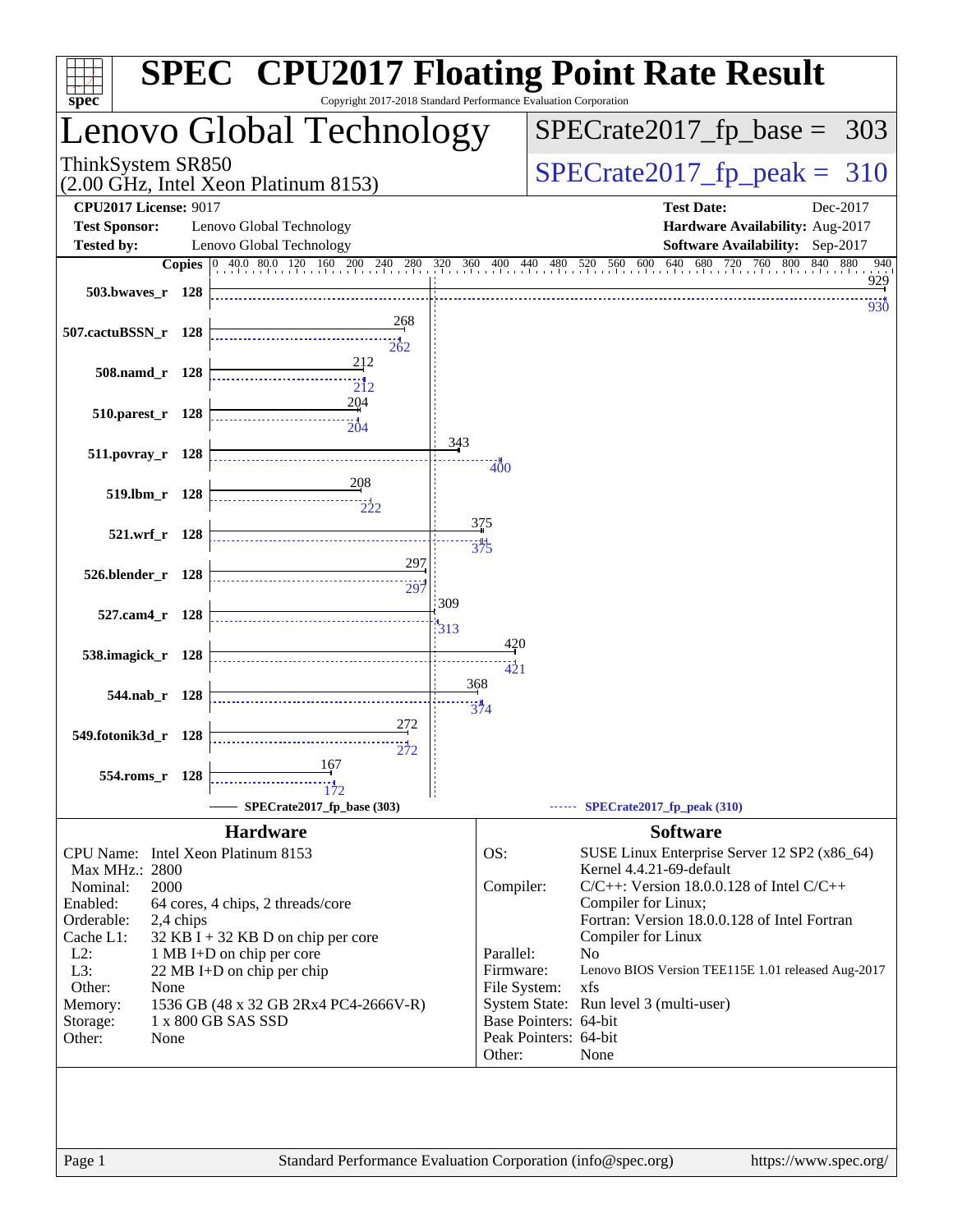

# Lenovo Global Technology

(2.00 GHz, Intel Xeon Platinum 8153)

ThinkSystem SR850<br>(2.00 GHz, Intel Xeon Platinum 8153)  $\begin{array}{r} | \text{SPECrate2017\_fp\_peak} = 310 \end{array}$ 

[SPECrate2017\\_fp\\_base =](http://www.spec.org/auto/cpu2017/Docs/result-fields.html#SPECrate2017fpbase) 303

**[Test Sponsor:](http://www.spec.org/auto/cpu2017/Docs/result-fields.html#TestSponsor)** Lenovo Global Technology **[Hardware Availability:](http://www.spec.org/auto/cpu2017/Docs/result-fields.html#HardwareAvailability)** Aug-2017 **[Tested by:](http://www.spec.org/auto/cpu2017/Docs/result-fields.html#Testedby)** Lenovo Global Technology **[Software Availability:](http://www.spec.org/auto/cpu2017/Docs/result-fields.html#SoftwareAvailability)** Sep-2017

**[CPU2017 License:](http://www.spec.org/auto/cpu2017/Docs/result-fields.html#CPU2017License)** 9017 **[Test Date:](http://www.spec.org/auto/cpu2017/Docs/result-fields.html#TestDate)** Dec-2017

#### **[Results Table](http://www.spec.org/auto/cpu2017/Docs/result-fields.html#ResultsTable)**

|                                  | <b>Base</b>   |                |       |                |       | <b>Peak</b>    |       |               |                |              |                |              |                |              |
|----------------------------------|---------------|----------------|-------|----------------|-------|----------------|-------|---------------|----------------|--------------|----------------|--------------|----------------|--------------|
| <b>Benchmark</b>                 | <b>Copies</b> | <b>Seconds</b> | Ratio | <b>Seconds</b> | Ratio | <b>Seconds</b> | Ratio | <b>Copies</b> | <b>Seconds</b> | <b>Ratio</b> | <b>Seconds</b> | <b>Ratio</b> | <b>Seconds</b> | <b>Ratio</b> |
| 503.bwaves_r                     | 128           | 1381           | 929   | 1382           | 929   | 1383           | 928   | 128           | 1383           | 928          | 1379           | 931          | 1380           | 930          |
| 507.cactuBSSN r                  | 128           | 606            | 268   | 606            | 268   | 606            | 267   | 128           | 619            | 262          | 618            | 262          | 619            | 262          |
| $508$ .namd $r$                  | 128           | 574            | 212   | 576            | 211   | 575            | 212   | 128           | 569            | 214          | 572            | 212          | 576            | 211          |
| 510.parest_r                     | 128           | 1622           | 206   | 1642           | 204   | 1646           | 203   | 128           | 1647           | 203          | 1642           | 204          | 1639           | 204          |
| 511.povray_r                     | 128           | 871            | 343   | 876            | 341   | 869            | 344   | 128           | 744            | 402          | 750            | 398          | 747            | 400          |
| 519.1bm r                        | 128           | 649            | 208   | 649            | 208   | 650            | 208   | 128           | 608            | 222          | 608            | 222          | 607            | 222          |
| $521$ .wrf r                     | 128           | 765            | 375   | 763            | 376   | 769            | 373   | 128           | 765            | 375          | 753            | 381          | 768            | 374          |
| 526.blender r                    | 128           | 658            | 296   | 656            | 297   | 656            | 297   | 128           | 658            | 296          | 657            | 297          | 656            | 297          |
| $527$ .cam $4r$                  | 128           | 725            | 309   | 725            | 309   | 727            | 308   | 128           | 714            | 313          | 713            | 314          | 715            | 313          |
| 538.imagick r                    | 128           | 757            | 421   | 757            | 420   | 760            | 419   | 128           | 757            | 421          | 757            | 421          | 757            | 420          |
| $544$ .nab r                     | 128           | 585            | 368   | 584            | 369   | 585            | 368   | 128           | 576            | 374          | 579            | 372          | 575            | 375          |
| 549.fotonik3d_r                  | 128           | 1833           | 272   | 1834           | 272   | 1833           | 272   | 128           | 1833           | 272          | 1833           | 272          | 1833           | 272          |
| $554$ .roms_r                    | 128           | 1216           | 167   | 1226           | 166   | 1217           | 167   | 128           | 1180           | 172          | 1185           | 172          | 1188           | 171          |
| $SPECrate2017_fp\_base =$<br>303 |               |                |       |                |       |                |       |               |                |              |                |              |                |              |

**[SPECrate2017\\_fp\\_peak =](http://www.spec.org/auto/cpu2017/Docs/result-fields.html#SPECrate2017fppeak) 310**

Results appear in the [order in which they were run](http://www.spec.org/auto/cpu2017/Docs/result-fields.html#RunOrder). Bold underlined text [indicates a median measurement](http://www.spec.org/auto/cpu2017/Docs/result-fields.html#Median).

#### **[Submit Notes](http://www.spec.org/auto/cpu2017/Docs/result-fields.html#SubmitNotes)**

 The numactl mechanism was used to bind copies to processors. The config file option 'submit' was used to generate numactl commands to bind each copy to a specific processor. For details, please see the config file.

#### **[Operating System Notes](http://www.spec.org/auto/cpu2017/Docs/result-fields.html#OperatingSystemNotes)**

Stack size set to unlimited using "ulimit -s unlimited"

#### **[General Notes](http://www.spec.org/auto/cpu2017/Docs/result-fields.html#GeneralNotes)**

Environment variables set by runcpu before the start of the run: LD\_LIBRARY\_PATH = "/home/cpu2017.1.0.2.ic18.0/lib/ia32:/home/cpu2017.1.0.2.ic18.0/lib/intel64" LD\_LIBRARY\_PATH = "\$LD\_LIBRARY\_PATH:/home/cpu2017.1.0.2.ic18.0/je5.0.1-32:/home/cpu2017.1.0.2.ic18.0/je5.0.1-64" Binaries compiled on a system with 1x Intel Core i7-4790 CPU + 32GB RAM memory using Redhat Enterprise Linux 7.4 Transparent Huge Pages enabled by default Prior to runcpu invocation Filesystem page cache synced and cleared with: sync; echo 3> /proc/sys/vm/drop\_caches runcpu command invoked through numactl i.e.: numactl --interleave=all runcpu <etc>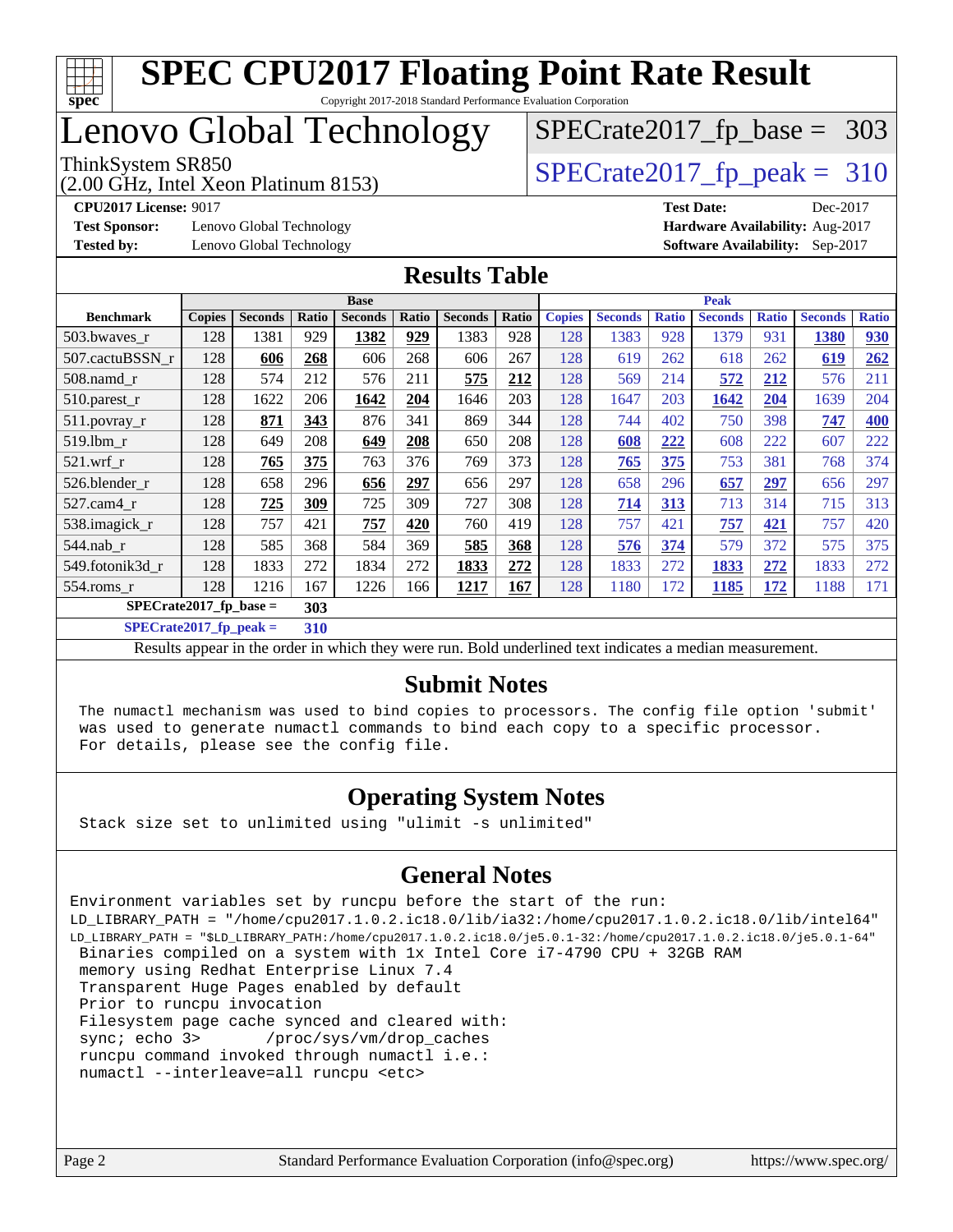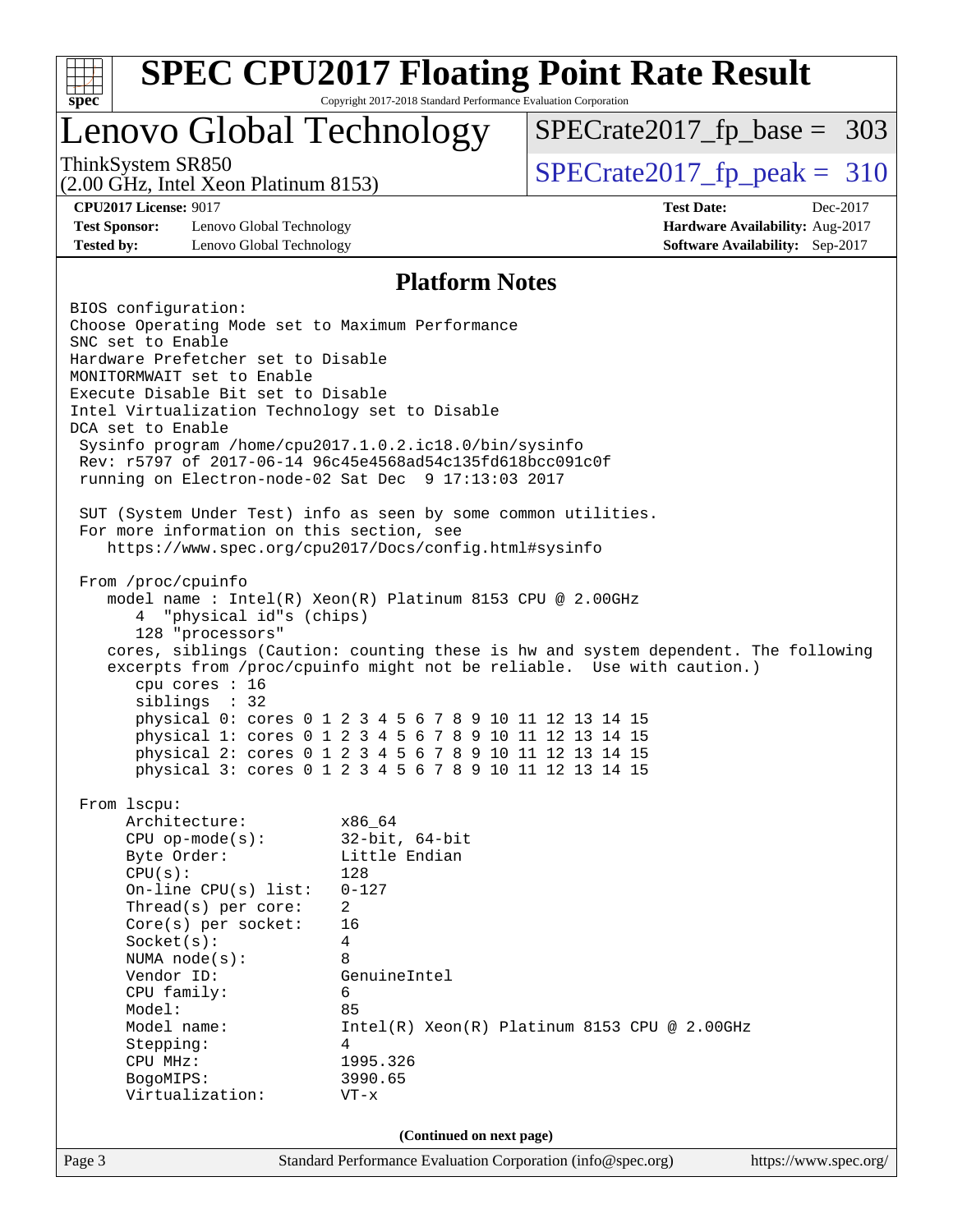

# **[SPEC CPU2017 Floating Point Rate Result](http://www.spec.org/auto/cpu2017/Docs/result-fields.html#SPECCPU2017FloatingPointRateResult)**

Copyright 2017-2018 Standard Performance Evaluation Corporation

### Lenovo Global Technology

(2.00 GHz, Intel Xeon Platinum 8153)

ThinkSystem SR850<br>  $(2.00 \text{ GHz})$  Intel Xeon Platinum 8153) [SPECrate2017\\_fp\\_peak =](http://www.spec.org/auto/cpu2017/Docs/result-fields.html#SPECrate2017fppeak) 310

[SPECrate2017\\_fp\\_base =](http://www.spec.org/auto/cpu2017/Docs/result-fields.html#SPECrate2017fpbase) 303

**[CPU2017 License:](http://www.spec.org/auto/cpu2017/Docs/result-fields.html#CPU2017License)** 9017 **[Test Date:](http://www.spec.org/auto/cpu2017/Docs/result-fields.html#TestDate)** Dec-2017

**[Test Sponsor:](http://www.spec.org/auto/cpu2017/Docs/result-fields.html#TestSponsor)** Lenovo Global Technology **[Hardware Availability:](http://www.spec.org/auto/cpu2017/Docs/result-fields.html#HardwareAvailability)** Aug-2017 **[Tested by:](http://www.spec.org/auto/cpu2017/Docs/result-fields.html#Testedby)** Lenovo Global Technology **[Software Availability:](http://www.spec.org/auto/cpu2017/Docs/result-fields.html#SoftwareAvailability)** Sep-2017

# **[Platform Notes \(Continued\)](http://www.spec.org/auto/cpu2017/Docs/result-fields.html#PlatformNotes)**

 L1d cache: 32K L1i cache: 32K L2 cache: 1024K L3 cache: 22528K NUMA node0 CPU(s): 0-3,8-11,64-67,72-75 NUMA node1 CPU(s): 4-7,12-15,68-71,76-79 NUMA node2 CPU(s): 16-19,24-27,80-83,88-91 NUMA node3 CPU(s): 20-23,28-31,84-87,92-95 NUMA node4 CPU(s): 32-35,40-43,96-99,104-107 NUMA node5 CPU(s): 36-39,44-47,100-103,108-111 NUMA node6 CPU(s): 48-51,56-59,112-115,120-123 NUMA node7 CPU(s): 52-55,60-63,116-119,124-127

Flags: fpu vme de pse tsc msr pae mce cx8 apic sep mtrr pge mca cmov pat pse36 clflush dts acpi mmx fxsr sse sse2 ss ht tm pbe syscall nx pdpe1gb rdtscp lm constant\_tsc art arch\_perfmon pebs bts rep\_good nopl xtopology nonstop\_tsc aperfmperf eagerfpu pni pclmulqdq dtes64 ds\_cpl vmx smx est tm2 ssse3 sdbg fma cx16 xtpr pdcm pcid dca sse4\_1 sse4\_2 x2apic movbe popcnt tsc\_deadline\_timer aes xsave avx f16c rdrand lahf\_lm abm 3dnowprefetch ida arat epb pln pts dtherm intel\_pt tpr\_shadow vnmi flexpriority ept vpid fsgsbase tsc\_adjust bmi1 hle avx2 smep bmi2 erms invpcid rtm cqm mpx avx512f avx512dq rdseed adx smap clflushopt clwb avx512cd avx512bw avx512vl xsaveopt xsavec xgetbv1 cqm\_llc cqm\_occup\_llc

 /proc/cpuinfo cache data cache size : 22528 KB

 From numactl --hardware WARNING: a numactl 'node' might or might not correspond to a physical chip. available: 8 nodes (0-7) node 0 cpus: 0 1 2 3 8 9 10 11 64 65 66 67 72 73 74 75 node 0 size: 193131 MB node 0 free: 192557 MB node 1 cpus: 4 5 6 7 12 13 14 15 68 69 70 71 76 77 78 79 node 1 size: 193528 MB node 1 free: 193009 MB node 2 cpus: 16 17 18 19 24 25 26 27 80 81 82 83 88 89 90 91 node 2 size: 193528 MB node 2 free: 192957 MB node 3 cpus: 20 21 22 23 28 29 30 31 84 85 86 87 92 93 94 95 node 3 size: 193528 MB node 3 free: 192994 MB node 4 cpus: 32 33 34 35 40 41 42 43 96 97 98 99 104 105 106 107 node 4 size: 193528 MB node 4 free: 193049 MB node 5 cpus: 36 37 38 39 44 45 46 47 100 101 102 103 108 109 110 111 node 5 size: 193528 MB node 5 free: 193008 MB node 6 cpus: 48 49 50 51 56 57 58 59 112 113 114 115 120 121 122 123 **(Continued on next page)**

Page 4 Standard Performance Evaluation Corporation [\(info@spec.org\)](mailto:info@spec.org) <https://www.spec.org/>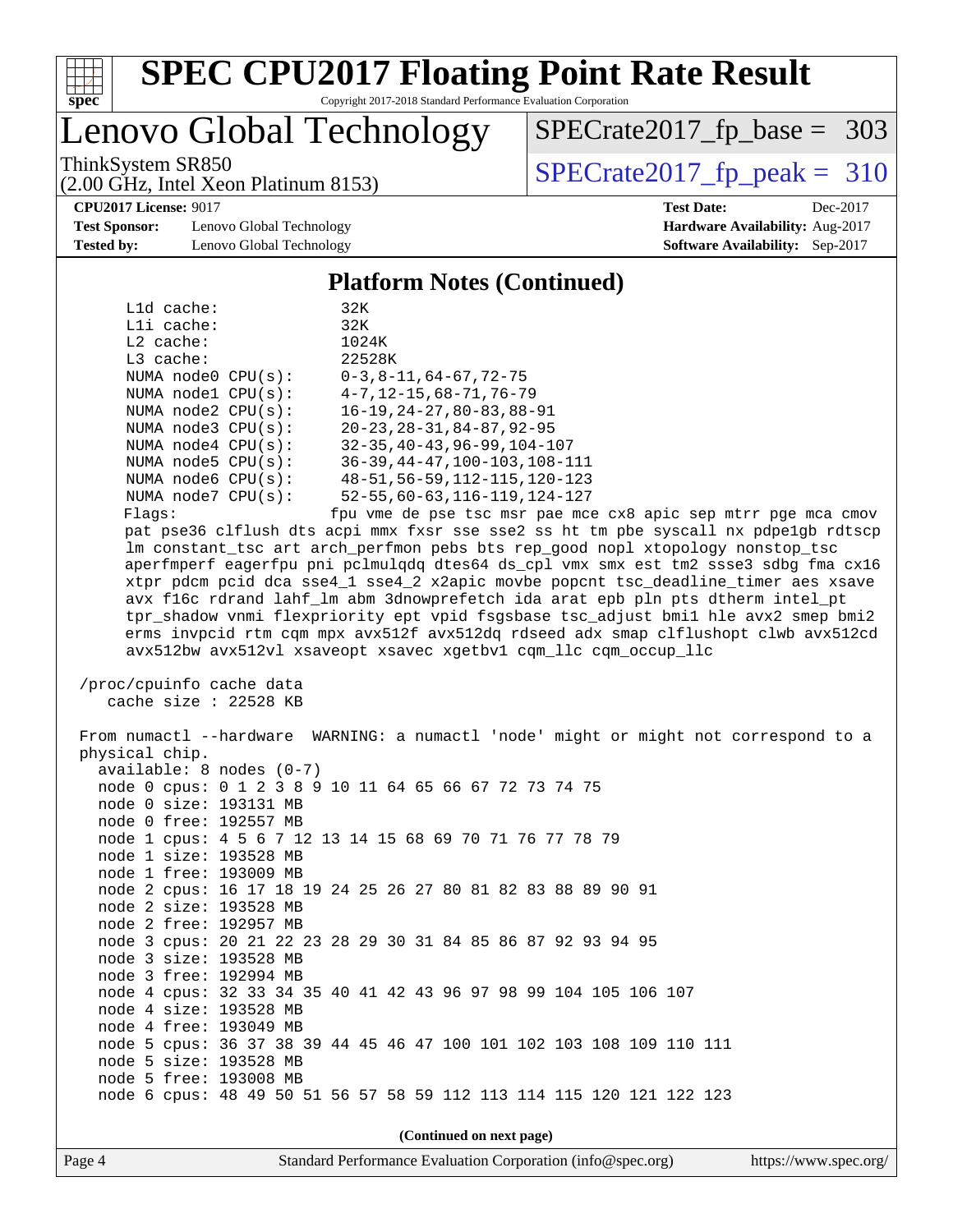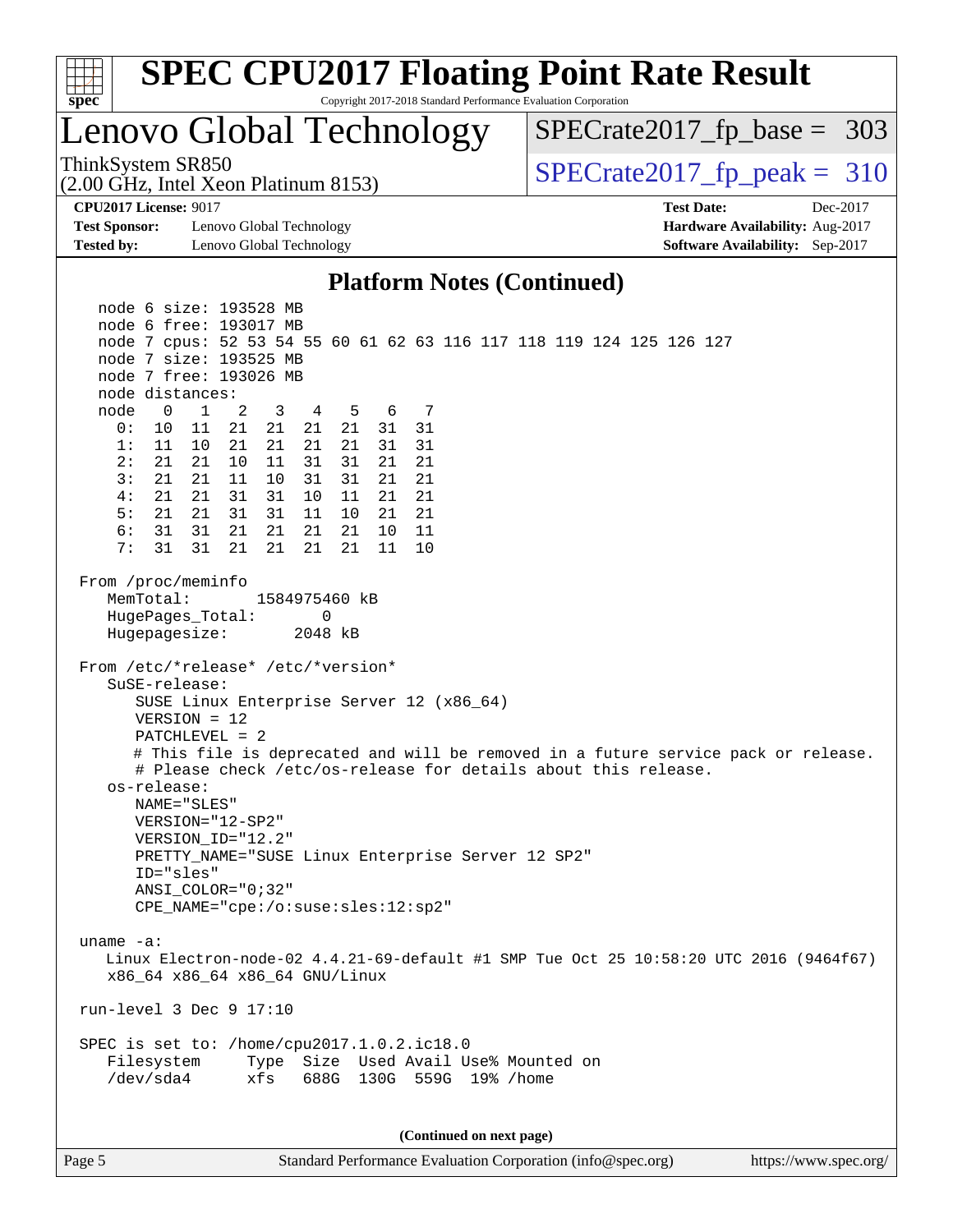

### Lenovo Global Technology

ThinkSystem SR850<br>(2.00 GHz, Intel Xeon Platinum 8153)  $\begin{array}{r} | \text{SPECrate2017\_fp\_peak = 310} \ \end{array}$ 

[SPECrate2017\\_fp\\_base =](http://www.spec.org/auto/cpu2017/Docs/result-fields.html#SPECrate2017fpbase) 303

(2.00 GHz, Intel Xeon Platinum 8153)

**[Test Sponsor:](http://www.spec.org/auto/cpu2017/Docs/result-fields.html#TestSponsor)** Lenovo Global Technology **[Hardware Availability:](http://www.spec.org/auto/cpu2017/Docs/result-fields.html#HardwareAvailability)** Aug-2017 **[Tested by:](http://www.spec.org/auto/cpu2017/Docs/result-fields.html#Testedby)** Lenovo Global Technology **[Software Availability:](http://www.spec.org/auto/cpu2017/Docs/result-fields.html#SoftwareAvailability)** Sep-2017

**[CPU2017 License:](http://www.spec.org/auto/cpu2017/Docs/result-fields.html#CPU2017License)** 9017 **[Test Date:](http://www.spec.org/auto/cpu2017/Docs/result-fields.html#TestDate)** Dec-2017

#### **[Platform Notes \(Continued\)](http://www.spec.org/auto/cpu2017/Docs/result-fields.html#PlatformNotes)**

 Additional information from dmidecode follows. WARNING: Use caution when you interpret this section. The 'dmidecode' program reads system data which is "intended to allow hardware to be accurately determined", but the intent may not be met, as there are frequent changes to hardware, firmware, and the "DMTF SMBIOS" standard. BIOS Lenovo -[TEE115E-1.01]- 08/11/2017 Memory: 48x Samsung M393A4K40BB2-CTD 32 GB 2 rank 2666

(End of data from sysinfo program)

#### **[Compiler Version Notes](http://www.spec.org/auto/cpu2017/Docs/result-fields.html#CompilerVersionNotes)**

| CC 519.1bm_r(base) 538.imagick_r(base, peak) 544.nab_r(base)                                                               |  |  |  |  |  |  |
|----------------------------------------------------------------------------------------------------------------------------|--|--|--|--|--|--|
| icc (ICC) 18.0.0 20170811<br>Copyright (C) 1985-2017 Intel Corporation. All rights reserved.                               |  |  |  |  |  |  |
| 519.1bm $r(\text{peak})$ 544.nab $r(\text{peak})$<br>CC.                                                                   |  |  |  |  |  |  |
| icc (ICC) 18.0.0 20170811<br>Copyright (C) 1985-2017 Intel Corporation. All rights reserved.                               |  |  |  |  |  |  |
| $CXXC 508.namd_r(base) 510.parest_r(base)$                                                                                 |  |  |  |  |  |  |
| icpc (ICC) 18.0.0 20170811<br>Copyright (C) 1985-2017 Intel Corporation. All rights reserved.                              |  |  |  |  |  |  |
| $CXXC 508.namd_r (peak) 510.parest_r (peak)$                                                                               |  |  |  |  |  |  |
| icpc (ICC) 18.0.0 20170811<br>Copyright (C) 1985-2017 Intel Corporation. All rights reserved.                              |  |  |  |  |  |  |
| CC 511.povray_r(base) 526.blender_r(base)                                                                                  |  |  |  |  |  |  |
| icpc (ICC) 18.0.0 20170811<br>Copyright (C) 1985-2017 Intel Corporation. All rights reserved.<br>icc (ICC) 18.0.0 20170811 |  |  |  |  |  |  |
| (Continued on next page)                                                                                                   |  |  |  |  |  |  |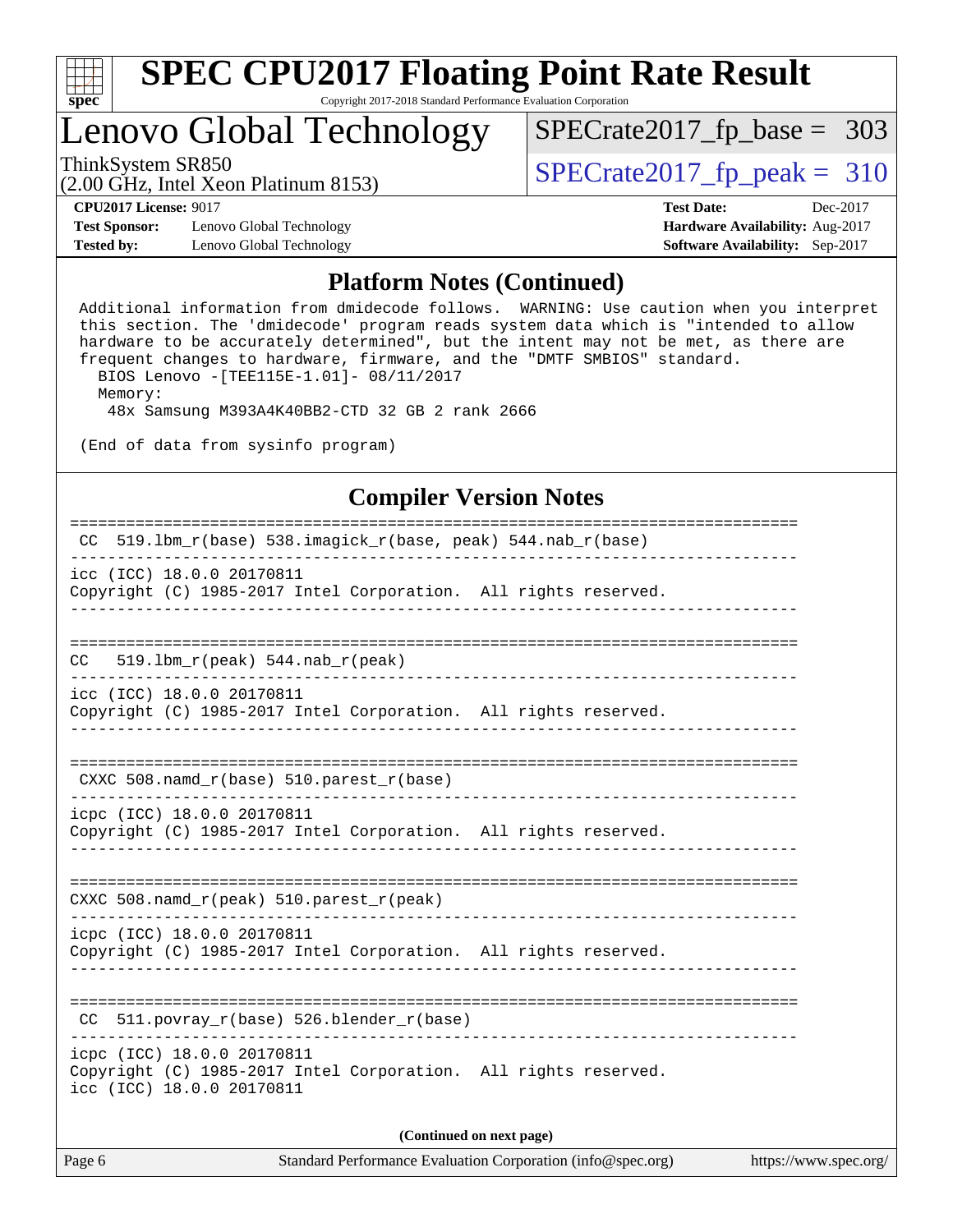| c<br>E<br>S<br>L<br>Ġ. |  |  |  |  |  |  |
|------------------------|--|--|--|--|--|--|

# **[SPEC CPU2017 Floating Point Rate Result](http://www.spec.org/auto/cpu2017/Docs/result-fields.html#SPECCPU2017FloatingPointRateResult)**

Copyright 2017-2018 Standard Performance Evaluation Corporation

## Lenovo Global Technology

ThinkSystem SR850<br>  $\sqrt{3}$  OO GHz Intel Yeon Platinum 8153)<br> [SPECrate2017\\_fp\\_peak =](http://www.spec.org/auto/cpu2017/Docs/result-fields.html#SPECrate2017fppeak) 310

[SPECrate2017\\_fp\\_base =](http://www.spec.org/auto/cpu2017/Docs/result-fields.html#SPECrate2017fpbase) 303

(2.00 GHz, Intel Xeon Platinum 8153)

**[CPU2017 License:](http://www.spec.org/auto/cpu2017/Docs/result-fields.html#CPU2017License)** 9017 **[Test Date:](http://www.spec.org/auto/cpu2017/Docs/result-fields.html#TestDate)** Dec-2017 **[Test Sponsor:](http://www.spec.org/auto/cpu2017/Docs/result-fields.html#TestSponsor)** Lenovo Global Technology **[Hardware Availability:](http://www.spec.org/auto/cpu2017/Docs/result-fields.html#HardwareAvailability)** Aug-2017 **[Tested by:](http://www.spec.org/auto/cpu2017/Docs/result-fields.html#Testedby)** Lenovo Global Technology **[Software Availability:](http://www.spec.org/auto/cpu2017/Docs/result-fields.html#SoftwareAvailability)** Sep-2017

### **[Compiler Version Notes \(Continued\)](http://www.spec.org/auto/cpu2017/Docs/result-fields.html#CompilerVersionNotes)**

| Copyright (C) 1985-2017 Intel Corporation. All rights reserved.                                                            |                                     |  |  |  |  |  |  |
|----------------------------------------------------------------------------------------------------------------------------|-------------------------------------|--|--|--|--|--|--|
|                                                                                                                            |                                     |  |  |  |  |  |  |
| ===========<br>511.povray_r(peak) 526.blender_r(peak)<br>CC                                                                | =================================== |  |  |  |  |  |  |
| icpc (ICC) 18.0.0 20170811<br>Copyright (C) 1985-2017 Intel Corporation. All rights reserved.<br>icc (ICC) 18.0.0 20170811 |                                     |  |  |  |  |  |  |
| Copyright (C) 1985-2017 Intel Corporation. All rights reserved.                                                            |                                     |  |  |  |  |  |  |
|                                                                                                                            |                                     |  |  |  |  |  |  |
| 507.cactuBSSN r(base)<br>FC.                                                                                               |                                     |  |  |  |  |  |  |
| icpc (ICC) 18.0.0 20170811<br>Copyright (C) 1985-2017 Intel Corporation. All rights reserved.                              |                                     |  |  |  |  |  |  |
| icc (ICC) 18.0.0 20170811<br>Copyright (C) 1985-2017 Intel Corporation.                                                    | All rights reserved.                |  |  |  |  |  |  |
| ifort (IFORT) 18.0.0 20170811<br>Copyright (C) 1985-2017 Intel Corporation. All rights reserved.                           |                                     |  |  |  |  |  |  |
| 507.cactuBSSN_r(peak)<br>FC                                                                                                |                                     |  |  |  |  |  |  |
| icpc (ICC) 18.0.0 20170811<br>Copyright (C) 1985-2017 Intel Corporation. All rights reserved.<br>icc (ICC) 18.0.0 20170811 |                                     |  |  |  |  |  |  |
| Copyright (C) 1985-2017 Intel Corporation.<br>ifort (IFORT) 18.0.0 20170811                                                | All rights reserved.                |  |  |  |  |  |  |
| Copyright (C) 1985-2017 Intel Corporation. All rights reserved.                                                            |                                     |  |  |  |  |  |  |
|                                                                                                                            |                                     |  |  |  |  |  |  |
| FC 503.bwaves_r(base, peak) 549.fotonik3d_r(base, peak) 554.roms_r(base)                                                   |                                     |  |  |  |  |  |  |
| ifort (IFORT) 18.0.0 20170811<br>Copyright (C) 1985-2017 Intel Corporation. All rights reserved.                           |                                     |  |  |  |  |  |  |
| $554.$ roms $r(\text{peak})$<br>FC                                                                                         |                                     |  |  |  |  |  |  |
| ifort (IFORT) 18.0.0 20170811<br>Copyright (C) 1985-2017 Intel Corporation. All rights reserved.                           |                                     |  |  |  |  |  |  |
| (Continued on next page)                                                                                                   |                                     |  |  |  |  |  |  |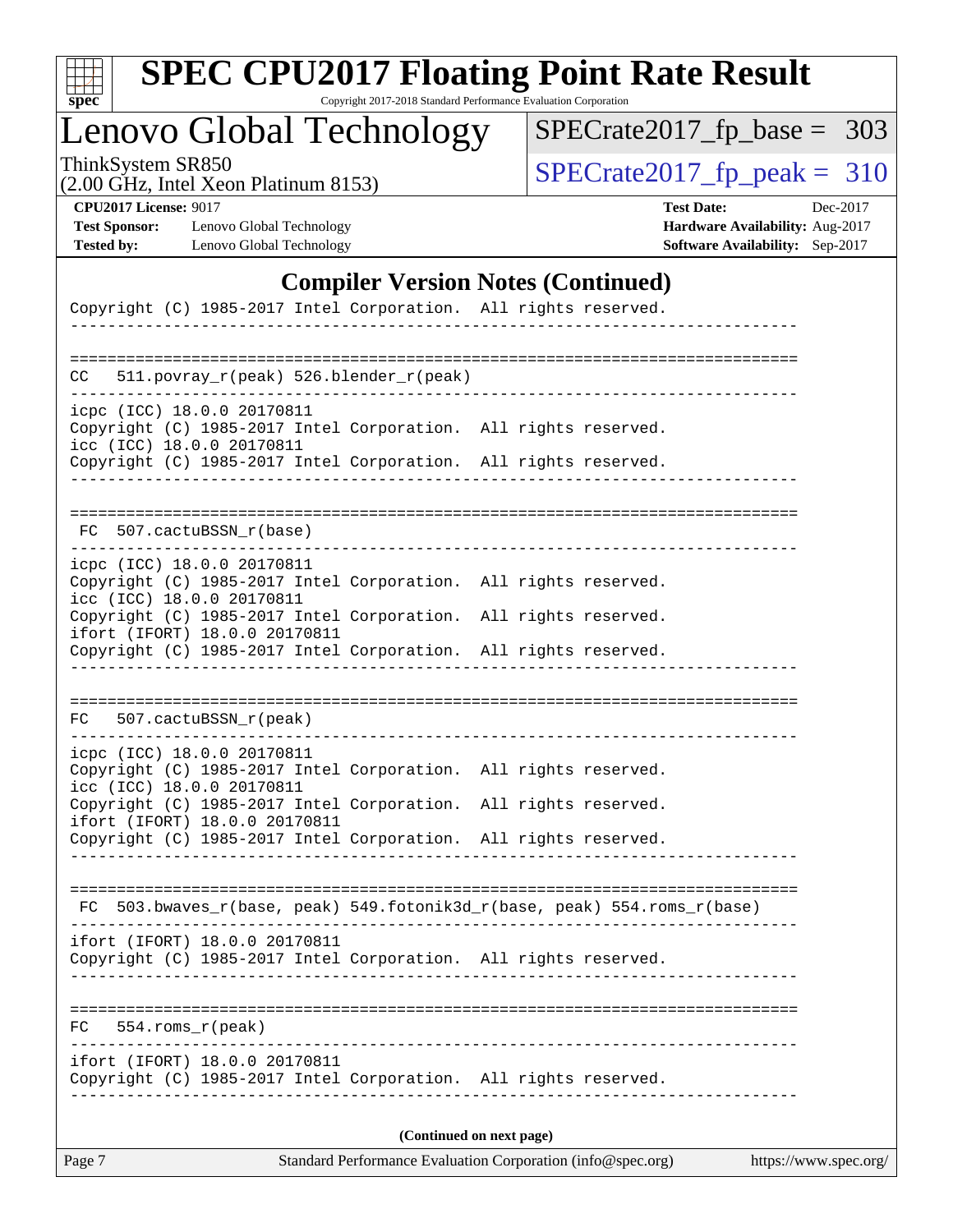

# Lenovo Global Technology

ThinkSystem SR850<br>  $\frac{1}{2000}$  CH<sub>z</sub> Intel Year Platinum 8153)<br> [SPECrate2017\\_fp\\_peak =](http://www.spec.org/auto/cpu2017/Docs/result-fields.html#SPECrate2017fppeak) 310

[SPECrate2017\\_fp\\_base =](http://www.spec.org/auto/cpu2017/Docs/result-fields.html#SPECrate2017fpbase) 303

(2.00 GHz, Intel Xeon Platinum 8153)

**[CPU2017 License:](http://www.spec.org/auto/cpu2017/Docs/result-fields.html#CPU2017License)** 9017 **[Test Date:](http://www.spec.org/auto/cpu2017/Docs/result-fields.html#TestDate)** Dec-2017 **[Test Sponsor:](http://www.spec.org/auto/cpu2017/Docs/result-fields.html#TestSponsor)** Lenovo Global Technology **[Hardware Availability:](http://www.spec.org/auto/cpu2017/Docs/result-fields.html#HardwareAvailability)** Aug-2017 **[Tested by:](http://www.spec.org/auto/cpu2017/Docs/result-fields.html#Testedby)** Lenovo Global Technology **[Software Availability:](http://www.spec.org/auto/cpu2017/Docs/result-fields.html#SoftwareAvailability)** Sep-2017

### **[Compiler Version Notes \(Continued\)](http://www.spec.org/auto/cpu2017/Docs/result-fields.html#CompilerVersionNotes)**

============================================================================== CC 521.wrf\_r(base) 527.cam4\_r(base) ----------------------------------------------------------------------------- ifort (IFORT) 18.0.0 20170811 Copyright (C) 1985-2017 Intel Corporation. All rights reserved. icc (ICC) 18.0.0 20170811 Copyright (C) 1985-2017 Intel Corporation. All rights reserved. ------------------------------------------------------------------------------ ============================================================================== CC 521.wrf\_r(peak) 527.cam4\_r(peak) ----------------------------------------------------------------------------- ifort (IFORT) 18.0.0 20170811 Copyright (C) 1985-2017 Intel Corporation. All rights reserved. icc (ICC) 18.0.0 20170811 Copyright (C) 1985-2017 Intel Corporation. All rights reserved. ------------------------------------------------------------------------------

### **[Base Compiler Invocation](http://www.spec.org/auto/cpu2017/Docs/result-fields.html#BaseCompilerInvocation)**

[C benchmarks](http://www.spec.org/auto/cpu2017/Docs/result-fields.html#Cbenchmarks): [icc](http://www.spec.org/cpu2017/results/res2017q4/cpu2017-20171212-01651.flags.html#user_CCbase_intel_icc_18.0_66fc1ee009f7361af1fbd72ca7dcefbb700085f36577c54f309893dd4ec40d12360134090235512931783d35fd58c0460139e722d5067c5574d8eaf2b3e37e92)

[C++ benchmarks:](http://www.spec.org/auto/cpu2017/Docs/result-fields.html#CXXbenchmarks) [icpc](http://www.spec.org/cpu2017/results/res2017q4/cpu2017-20171212-01651.flags.html#user_CXXbase_intel_icpc_18.0_c510b6838c7f56d33e37e94d029a35b4a7bccf4766a728ee175e80a419847e808290a9b78be685c44ab727ea267ec2f070ec5dc83b407c0218cded6866a35d07)

[Fortran benchmarks](http://www.spec.org/auto/cpu2017/Docs/result-fields.html#Fortranbenchmarks): [ifort](http://www.spec.org/cpu2017/results/res2017q4/cpu2017-20171212-01651.flags.html#user_FCbase_intel_ifort_18.0_8111460550e3ca792625aed983ce982f94888b8b503583aa7ba2b8303487b4d8a21a13e7191a45c5fd58ff318f48f9492884d4413fa793fd88dd292cad7027ca)

[Benchmarks using both Fortran and C](http://www.spec.org/auto/cpu2017/Docs/result-fields.html#BenchmarksusingbothFortranandC): [ifort](http://www.spec.org/cpu2017/results/res2017q4/cpu2017-20171212-01651.flags.html#user_CC_FCbase_intel_ifort_18.0_8111460550e3ca792625aed983ce982f94888b8b503583aa7ba2b8303487b4d8a21a13e7191a45c5fd58ff318f48f9492884d4413fa793fd88dd292cad7027ca) [icc](http://www.spec.org/cpu2017/results/res2017q4/cpu2017-20171212-01651.flags.html#user_CC_FCbase_intel_icc_18.0_66fc1ee009f7361af1fbd72ca7dcefbb700085f36577c54f309893dd4ec40d12360134090235512931783d35fd58c0460139e722d5067c5574d8eaf2b3e37e92)

[Benchmarks using both C and C++](http://www.spec.org/auto/cpu2017/Docs/result-fields.html#BenchmarksusingbothCandCXX): [icpc](http://www.spec.org/cpu2017/results/res2017q4/cpu2017-20171212-01651.flags.html#user_CC_CXXbase_intel_icpc_18.0_c510b6838c7f56d33e37e94d029a35b4a7bccf4766a728ee175e80a419847e808290a9b78be685c44ab727ea267ec2f070ec5dc83b407c0218cded6866a35d07) [icc](http://www.spec.org/cpu2017/results/res2017q4/cpu2017-20171212-01651.flags.html#user_CC_CXXbase_intel_icc_18.0_66fc1ee009f7361af1fbd72ca7dcefbb700085f36577c54f309893dd4ec40d12360134090235512931783d35fd58c0460139e722d5067c5574d8eaf2b3e37e92)

[Benchmarks using Fortran, C, and C++:](http://www.spec.org/auto/cpu2017/Docs/result-fields.html#BenchmarksusingFortranCandCXX) [icpc](http://www.spec.org/cpu2017/results/res2017q4/cpu2017-20171212-01651.flags.html#user_CC_CXX_FCbase_intel_icpc_18.0_c510b6838c7f56d33e37e94d029a35b4a7bccf4766a728ee175e80a419847e808290a9b78be685c44ab727ea267ec2f070ec5dc83b407c0218cded6866a35d07) [icc](http://www.spec.org/cpu2017/results/res2017q4/cpu2017-20171212-01651.flags.html#user_CC_CXX_FCbase_intel_icc_18.0_66fc1ee009f7361af1fbd72ca7dcefbb700085f36577c54f309893dd4ec40d12360134090235512931783d35fd58c0460139e722d5067c5574d8eaf2b3e37e92) [ifort](http://www.spec.org/cpu2017/results/res2017q4/cpu2017-20171212-01651.flags.html#user_CC_CXX_FCbase_intel_ifort_18.0_8111460550e3ca792625aed983ce982f94888b8b503583aa7ba2b8303487b4d8a21a13e7191a45c5fd58ff318f48f9492884d4413fa793fd88dd292cad7027ca)

### **[Base Portability Flags](http://www.spec.org/auto/cpu2017/Docs/result-fields.html#BasePortabilityFlags)**

 503.bwaves\_r: [-DSPEC\\_LP64](http://www.spec.org/cpu2017/results/res2017q4/cpu2017-20171212-01651.flags.html#suite_basePORTABILITY503_bwaves_r_DSPEC_LP64) 507.cactuBSSN\_r: [-DSPEC\\_LP64](http://www.spec.org/cpu2017/results/res2017q4/cpu2017-20171212-01651.flags.html#suite_basePORTABILITY507_cactuBSSN_r_DSPEC_LP64)

**(Continued on next page)**

Page 8 Standard Performance Evaluation Corporation [\(info@spec.org\)](mailto:info@spec.org) <https://www.spec.org/>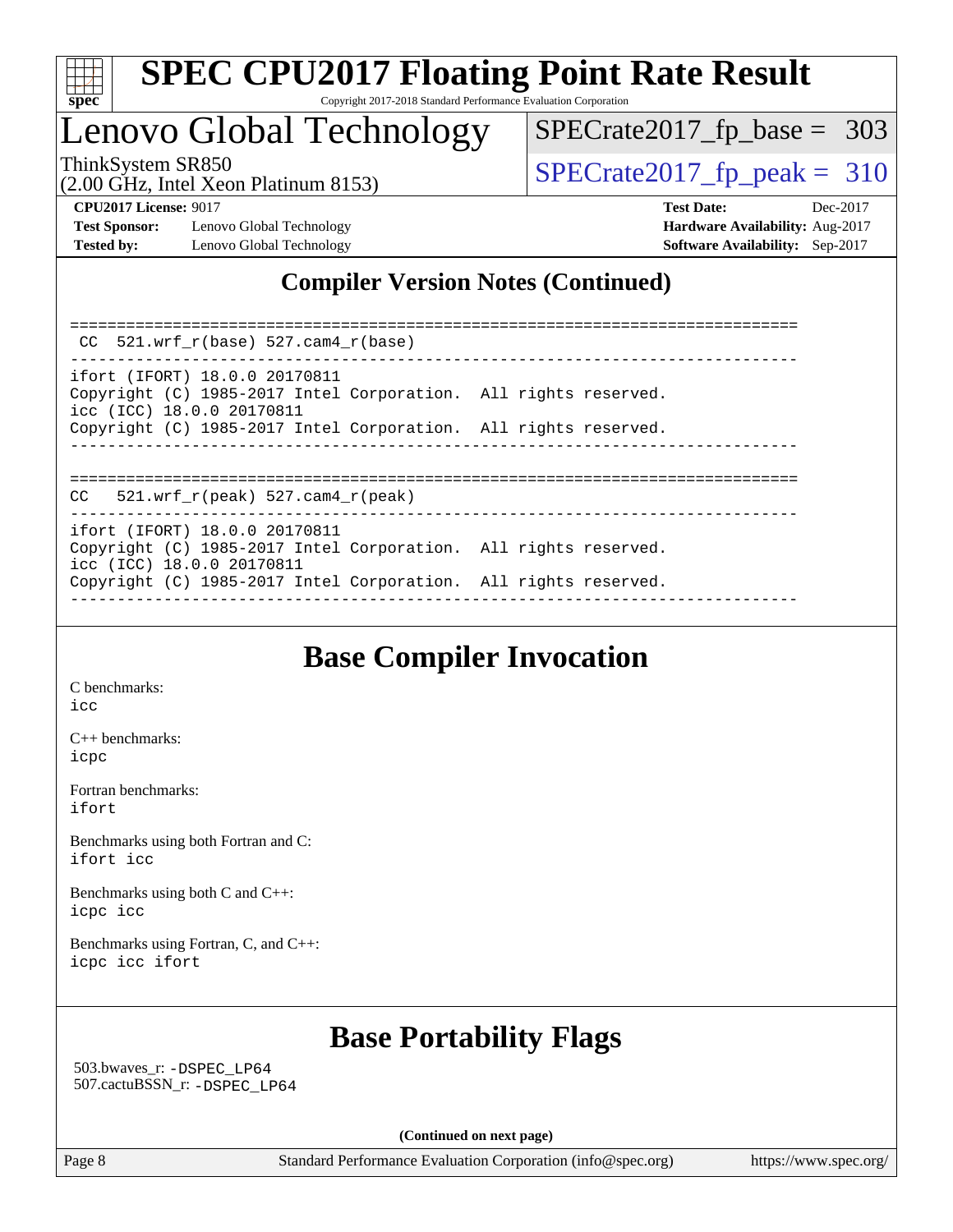

# Lenovo Global Technology

[SPECrate2017\\_fp\\_base =](http://www.spec.org/auto/cpu2017/Docs/result-fields.html#SPECrate2017fpbase) 303

(2.00 GHz, Intel Xeon Platinum 8153) ThinkSystem SR850<br>  $(2.00 \text{ GHz})$  Intel Xeon Platinum 8153) [SPECrate2017\\_fp\\_peak =](http://www.spec.org/auto/cpu2017/Docs/result-fields.html#SPECrate2017fppeak) 310

**[Test Sponsor:](http://www.spec.org/auto/cpu2017/Docs/result-fields.html#TestSponsor)** Lenovo Global Technology **[Hardware Availability:](http://www.spec.org/auto/cpu2017/Docs/result-fields.html#HardwareAvailability)** Aug-2017 **[Tested by:](http://www.spec.org/auto/cpu2017/Docs/result-fields.html#Testedby)** Lenovo Global Technology **[Software Availability:](http://www.spec.org/auto/cpu2017/Docs/result-fields.html#SoftwareAvailability)** Sep-2017

**[CPU2017 License:](http://www.spec.org/auto/cpu2017/Docs/result-fields.html#CPU2017License)** 9017 **[Test Date:](http://www.spec.org/auto/cpu2017/Docs/result-fields.html#TestDate)** Dec-2017

### **[Base Portability Flags \(Continued\)](http://www.spec.org/auto/cpu2017/Docs/result-fields.html#BasePortabilityFlags)**

 508.namd\_r: [-DSPEC\\_LP64](http://www.spec.org/cpu2017/results/res2017q4/cpu2017-20171212-01651.flags.html#suite_basePORTABILITY508_namd_r_DSPEC_LP64) 510.parest\_r: [-DSPEC\\_LP64](http://www.spec.org/cpu2017/results/res2017q4/cpu2017-20171212-01651.flags.html#suite_basePORTABILITY510_parest_r_DSPEC_LP64) 511.povray\_r: [-DSPEC\\_LP64](http://www.spec.org/cpu2017/results/res2017q4/cpu2017-20171212-01651.flags.html#suite_basePORTABILITY511_povray_r_DSPEC_LP64) 519.lbm\_r: [-DSPEC\\_LP64](http://www.spec.org/cpu2017/results/res2017q4/cpu2017-20171212-01651.flags.html#suite_basePORTABILITY519_lbm_r_DSPEC_LP64) 521.wrf\_r: [-DSPEC\\_LP64](http://www.spec.org/cpu2017/results/res2017q4/cpu2017-20171212-01651.flags.html#suite_basePORTABILITY521_wrf_r_DSPEC_LP64) [-DSPEC\\_CASE\\_FLAG](http://www.spec.org/cpu2017/results/res2017q4/cpu2017-20171212-01651.flags.html#b521.wrf_r_baseCPORTABILITY_DSPEC_CASE_FLAG) [-convert big\\_endian](http://www.spec.org/cpu2017/results/res2017q4/cpu2017-20171212-01651.flags.html#user_baseFPORTABILITY521_wrf_r_convert_big_endian_c3194028bc08c63ac5d04de18c48ce6d347e4e562e8892b8bdbdc0214820426deb8554edfa529a3fb25a586e65a3d812c835984020483e7e73212c4d31a38223) 526.blender\_r: [-DSPEC\\_LP64](http://www.spec.org/cpu2017/results/res2017q4/cpu2017-20171212-01651.flags.html#suite_basePORTABILITY526_blender_r_DSPEC_LP64) [-DSPEC\\_LINUX](http://www.spec.org/cpu2017/results/res2017q4/cpu2017-20171212-01651.flags.html#b526.blender_r_baseCPORTABILITY_DSPEC_LINUX) [-funsigned-char](http://www.spec.org/cpu2017/results/res2017q4/cpu2017-20171212-01651.flags.html#user_baseCPORTABILITY526_blender_r_force_uchar_40c60f00ab013830e2dd6774aeded3ff59883ba5a1fc5fc14077f794d777847726e2a5858cbc7672e36e1b067e7e5c1d9a74f7176df07886a243d7cc18edfe67) 527.cam4\_r: [-DSPEC\\_LP64](http://www.spec.org/cpu2017/results/res2017q4/cpu2017-20171212-01651.flags.html#suite_basePORTABILITY527_cam4_r_DSPEC_LP64) [-DSPEC\\_CASE\\_FLAG](http://www.spec.org/cpu2017/results/res2017q4/cpu2017-20171212-01651.flags.html#b527.cam4_r_baseCPORTABILITY_DSPEC_CASE_FLAG) 538.imagick\_r: [-DSPEC\\_LP64](http://www.spec.org/cpu2017/results/res2017q4/cpu2017-20171212-01651.flags.html#suite_basePORTABILITY538_imagick_r_DSPEC_LP64) 544.nab\_r: [-DSPEC\\_LP64](http://www.spec.org/cpu2017/results/res2017q4/cpu2017-20171212-01651.flags.html#suite_basePORTABILITY544_nab_r_DSPEC_LP64) 549.fotonik3d\_r: [-DSPEC\\_LP64](http://www.spec.org/cpu2017/results/res2017q4/cpu2017-20171212-01651.flags.html#suite_basePORTABILITY549_fotonik3d_r_DSPEC_LP64) 554.roms\_r: [-DSPEC\\_LP64](http://www.spec.org/cpu2017/results/res2017q4/cpu2017-20171212-01651.flags.html#suite_basePORTABILITY554_roms_r_DSPEC_LP64)

### **[Base Optimization Flags](http://www.spec.org/auto/cpu2017/Docs/result-fields.html#BaseOptimizationFlags)**

[C benchmarks](http://www.spec.org/auto/cpu2017/Docs/result-fields.html#Cbenchmarks):

[-xCORE-AVX2](http://www.spec.org/cpu2017/results/res2017q4/cpu2017-20171212-01651.flags.html#user_CCbase_f-xCORE-AVX2) [-ipo](http://www.spec.org/cpu2017/results/res2017q4/cpu2017-20171212-01651.flags.html#user_CCbase_f-ipo) [-O3](http://www.spec.org/cpu2017/results/res2017q4/cpu2017-20171212-01651.flags.html#user_CCbase_f-O3) [-no-prec-div](http://www.spec.org/cpu2017/results/res2017q4/cpu2017-20171212-01651.flags.html#user_CCbase_f-no-prec-div) [-qopt-prefetch](http://www.spec.org/cpu2017/results/res2017q4/cpu2017-20171212-01651.flags.html#user_CCbase_f-qopt-prefetch) [-ffinite-math-only](http://www.spec.org/cpu2017/results/res2017q4/cpu2017-20171212-01651.flags.html#user_CCbase_f_finite_math_only_cb91587bd2077682c4b38af759c288ed7c732db004271a9512da14a4f8007909a5f1427ecbf1a0fb78ff2a814402c6114ac565ca162485bbcae155b5e4258871) [-qopt-mem-layout-trans=3](http://www.spec.org/cpu2017/results/res2017q4/cpu2017-20171212-01651.flags.html#user_CCbase_f-qopt-mem-layout-trans_de80db37974c74b1f0e20d883f0b675c88c3b01e9d123adea9b28688d64333345fb62bc4a798493513fdb68f60282f9a726aa07f478b2f7113531aecce732043)

[C++ benchmarks:](http://www.spec.org/auto/cpu2017/Docs/result-fields.html#CXXbenchmarks)

[-xCORE-AVX2](http://www.spec.org/cpu2017/results/res2017q4/cpu2017-20171212-01651.flags.html#user_CXXbase_f-xCORE-AVX2) [-ipo](http://www.spec.org/cpu2017/results/res2017q4/cpu2017-20171212-01651.flags.html#user_CXXbase_f-ipo) [-O3](http://www.spec.org/cpu2017/results/res2017q4/cpu2017-20171212-01651.flags.html#user_CXXbase_f-O3) [-no-prec-div](http://www.spec.org/cpu2017/results/res2017q4/cpu2017-20171212-01651.flags.html#user_CXXbase_f-no-prec-div) [-qopt-prefetch](http://www.spec.org/cpu2017/results/res2017q4/cpu2017-20171212-01651.flags.html#user_CXXbase_f-qopt-prefetch) [-ffinite-math-only](http://www.spec.org/cpu2017/results/res2017q4/cpu2017-20171212-01651.flags.html#user_CXXbase_f_finite_math_only_cb91587bd2077682c4b38af759c288ed7c732db004271a9512da14a4f8007909a5f1427ecbf1a0fb78ff2a814402c6114ac565ca162485bbcae155b5e4258871) [-qopt-mem-layout-trans=3](http://www.spec.org/cpu2017/results/res2017q4/cpu2017-20171212-01651.flags.html#user_CXXbase_f-qopt-mem-layout-trans_de80db37974c74b1f0e20d883f0b675c88c3b01e9d123adea9b28688d64333345fb62bc4a798493513fdb68f60282f9a726aa07f478b2f7113531aecce732043)

[Fortran benchmarks](http://www.spec.org/auto/cpu2017/Docs/result-fields.html#Fortranbenchmarks):

[-xCORE-AVX2](http://www.spec.org/cpu2017/results/res2017q4/cpu2017-20171212-01651.flags.html#user_FCbase_f-xCORE-AVX2) [-ipo](http://www.spec.org/cpu2017/results/res2017q4/cpu2017-20171212-01651.flags.html#user_FCbase_f-ipo) [-O3](http://www.spec.org/cpu2017/results/res2017q4/cpu2017-20171212-01651.flags.html#user_FCbase_f-O3) [-no-prec-div](http://www.spec.org/cpu2017/results/res2017q4/cpu2017-20171212-01651.flags.html#user_FCbase_f-no-prec-div) [-qopt-prefetch](http://www.spec.org/cpu2017/results/res2017q4/cpu2017-20171212-01651.flags.html#user_FCbase_f-qopt-prefetch) [-ffinite-math-only](http://www.spec.org/cpu2017/results/res2017q4/cpu2017-20171212-01651.flags.html#user_FCbase_f_finite_math_only_cb91587bd2077682c4b38af759c288ed7c732db004271a9512da14a4f8007909a5f1427ecbf1a0fb78ff2a814402c6114ac565ca162485bbcae155b5e4258871) [-qopt-mem-layout-trans=3](http://www.spec.org/cpu2017/results/res2017q4/cpu2017-20171212-01651.flags.html#user_FCbase_f-qopt-mem-layout-trans_de80db37974c74b1f0e20d883f0b675c88c3b01e9d123adea9b28688d64333345fb62bc4a798493513fdb68f60282f9a726aa07f478b2f7113531aecce732043) [-nostandard-realloc-lhs](http://www.spec.org/cpu2017/results/res2017q4/cpu2017-20171212-01651.flags.html#user_FCbase_f_2003_std_realloc_82b4557e90729c0f113870c07e44d33d6f5a304b4f63d4c15d2d0f1fab99f5daaed73bdb9275d9ae411527f28b936061aa8b9c8f2d63842963b95c9dd6426b8a) [-align array32byte](http://www.spec.org/cpu2017/results/res2017q4/cpu2017-20171212-01651.flags.html#user_FCbase_align_array32byte_b982fe038af199962ba9a80c053b8342c548c85b40b8e86eb3cc33dee0d7986a4af373ac2d51c3f7cf710a18d62fdce2948f201cd044323541f22fc0fffc51b6)

[Benchmarks using both Fortran and C](http://www.spec.org/auto/cpu2017/Docs/result-fields.html#BenchmarksusingbothFortranandC):

[-xCORE-AVX2](http://www.spec.org/cpu2017/results/res2017q4/cpu2017-20171212-01651.flags.html#user_CC_FCbase_f-xCORE-AVX2) [-ipo](http://www.spec.org/cpu2017/results/res2017q4/cpu2017-20171212-01651.flags.html#user_CC_FCbase_f-ipo) [-O3](http://www.spec.org/cpu2017/results/res2017q4/cpu2017-20171212-01651.flags.html#user_CC_FCbase_f-O3) [-no-prec-div](http://www.spec.org/cpu2017/results/res2017q4/cpu2017-20171212-01651.flags.html#user_CC_FCbase_f-no-prec-div) [-qopt-prefetch](http://www.spec.org/cpu2017/results/res2017q4/cpu2017-20171212-01651.flags.html#user_CC_FCbase_f-qopt-prefetch) [-ffinite-math-only](http://www.spec.org/cpu2017/results/res2017q4/cpu2017-20171212-01651.flags.html#user_CC_FCbase_f_finite_math_only_cb91587bd2077682c4b38af759c288ed7c732db004271a9512da14a4f8007909a5f1427ecbf1a0fb78ff2a814402c6114ac565ca162485bbcae155b5e4258871) [-qopt-mem-layout-trans=3](http://www.spec.org/cpu2017/results/res2017q4/cpu2017-20171212-01651.flags.html#user_CC_FCbase_f-qopt-mem-layout-trans_de80db37974c74b1f0e20d883f0b675c88c3b01e9d123adea9b28688d64333345fb62bc4a798493513fdb68f60282f9a726aa07f478b2f7113531aecce732043) [-nostandard-realloc-lhs](http://www.spec.org/cpu2017/results/res2017q4/cpu2017-20171212-01651.flags.html#user_CC_FCbase_f_2003_std_realloc_82b4557e90729c0f113870c07e44d33d6f5a304b4f63d4c15d2d0f1fab99f5daaed73bdb9275d9ae411527f28b936061aa8b9c8f2d63842963b95c9dd6426b8a) [-align array32byte](http://www.spec.org/cpu2017/results/res2017q4/cpu2017-20171212-01651.flags.html#user_CC_FCbase_align_array32byte_b982fe038af199962ba9a80c053b8342c548c85b40b8e86eb3cc33dee0d7986a4af373ac2d51c3f7cf710a18d62fdce2948f201cd044323541f22fc0fffc51b6)

[Benchmarks using both C and C++](http://www.spec.org/auto/cpu2017/Docs/result-fields.html#BenchmarksusingbothCandCXX): [-xCORE-AVX2](http://www.spec.org/cpu2017/results/res2017q4/cpu2017-20171212-01651.flags.html#user_CC_CXXbase_f-xCORE-AVX2) [-ipo](http://www.spec.org/cpu2017/results/res2017q4/cpu2017-20171212-01651.flags.html#user_CC_CXXbase_f-ipo) [-O3](http://www.spec.org/cpu2017/results/res2017q4/cpu2017-20171212-01651.flags.html#user_CC_CXXbase_f-O3) [-no-prec-div](http://www.spec.org/cpu2017/results/res2017q4/cpu2017-20171212-01651.flags.html#user_CC_CXXbase_f-no-prec-div) [-qopt-prefetch](http://www.spec.org/cpu2017/results/res2017q4/cpu2017-20171212-01651.flags.html#user_CC_CXXbase_f-qopt-prefetch) [-ffinite-math-only](http://www.spec.org/cpu2017/results/res2017q4/cpu2017-20171212-01651.flags.html#user_CC_CXXbase_f_finite_math_only_cb91587bd2077682c4b38af759c288ed7c732db004271a9512da14a4f8007909a5f1427ecbf1a0fb78ff2a814402c6114ac565ca162485bbcae155b5e4258871) [-qopt-mem-layout-trans=3](http://www.spec.org/cpu2017/results/res2017q4/cpu2017-20171212-01651.flags.html#user_CC_CXXbase_f-qopt-mem-layout-trans_de80db37974c74b1f0e20d883f0b675c88c3b01e9d123adea9b28688d64333345fb62bc4a798493513fdb68f60282f9a726aa07f478b2f7113531aecce732043)

[Benchmarks using Fortran, C, and C++:](http://www.spec.org/auto/cpu2017/Docs/result-fields.html#BenchmarksusingFortranCandCXX) [-xCORE-AVX2](http://www.spec.org/cpu2017/results/res2017q4/cpu2017-20171212-01651.flags.html#user_CC_CXX_FCbase_f-xCORE-AVX2) [-ipo](http://www.spec.org/cpu2017/results/res2017q4/cpu2017-20171212-01651.flags.html#user_CC_CXX_FCbase_f-ipo) [-O3](http://www.spec.org/cpu2017/results/res2017q4/cpu2017-20171212-01651.flags.html#user_CC_CXX_FCbase_f-O3) [-no-prec-div](http://www.spec.org/cpu2017/results/res2017q4/cpu2017-20171212-01651.flags.html#user_CC_CXX_FCbase_f-no-prec-div) [-qopt-prefetch](http://www.spec.org/cpu2017/results/res2017q4/cpu2017-20171212-01651.flags.html#user_CC_CXX_FCbase_f-qopt-prefetch) [-ffinite-math-only](http://www.spec.org/cpu2017/results/res2017q4/cpu2017-20171212-01651.flags.html#user_CC_CXX_FCbase_f_finite_math_only_cb91587bd2077682c4b38af759c288ed7c732db004271a9512da14a4f8007909a5f1427ecbf1a0fb78ff2a814402c6114ac565ca162485bbcae155b5e4258871) [-qopt-mem-layout-trans=3](http://www.spec.org/cpu2017/results/res2017q4/cpu2017-20171212-01651.flags.html#user_CC_CXX_FCbase_f-qopt-mem-layout-trans_de80db37974c74b1f0e20d883f0b675c88c3b01e9d123adea9b28688d64333345fb62bc4a798493513fdb68f60282f9a726aa07f478b2f7113531aecce732043) [-nostandard-realloc-lhs](http://www.spec.org/cpu2017/results/res2017q4/cpu2017-20171212-01651.flags.html#user_CC_CXX_FCbase_f_2003_std_realloc_82b4557e90729c0f113870c07e44d33d6f5a304b4f63d4c15d2d0f1fab99f5daaed73bdb9275d9ae411527f28b936061aa8b9c8f2d63842963b95c9dd6426b8a) [-align array32byte](http://www.spec.org/cpu2017/results/res2017q4/cpu2017-20171212-01651.flags.html#user_CC_CXX_FCbase_align_array32byte_b982fe038af199962ba9a80c053b8342c548c85b40b8e86eb3cc33dee0d7986a4af373ac2d51c3f7cf710a18d62fdce2948f201cd044323541f22fc0fffc51b6)

### **[Base Other Flags](http://www.spec.org/auto/cpu2017/Docs/result-fields.html#BaseOtherFlags)**

[C benchmarks:](http://www.spec.org/auto/cpu2017/Docs/result-fields.html#Cbenchmarks)  $-m64 - std = c11$  $-m64 - std = c11$ 

**(Continued on next page)**

Page 9 Standard Performance Evaluation Corporation [\(info@spec.org\)](mailto:info@spec.org) <https://www.spec.org/>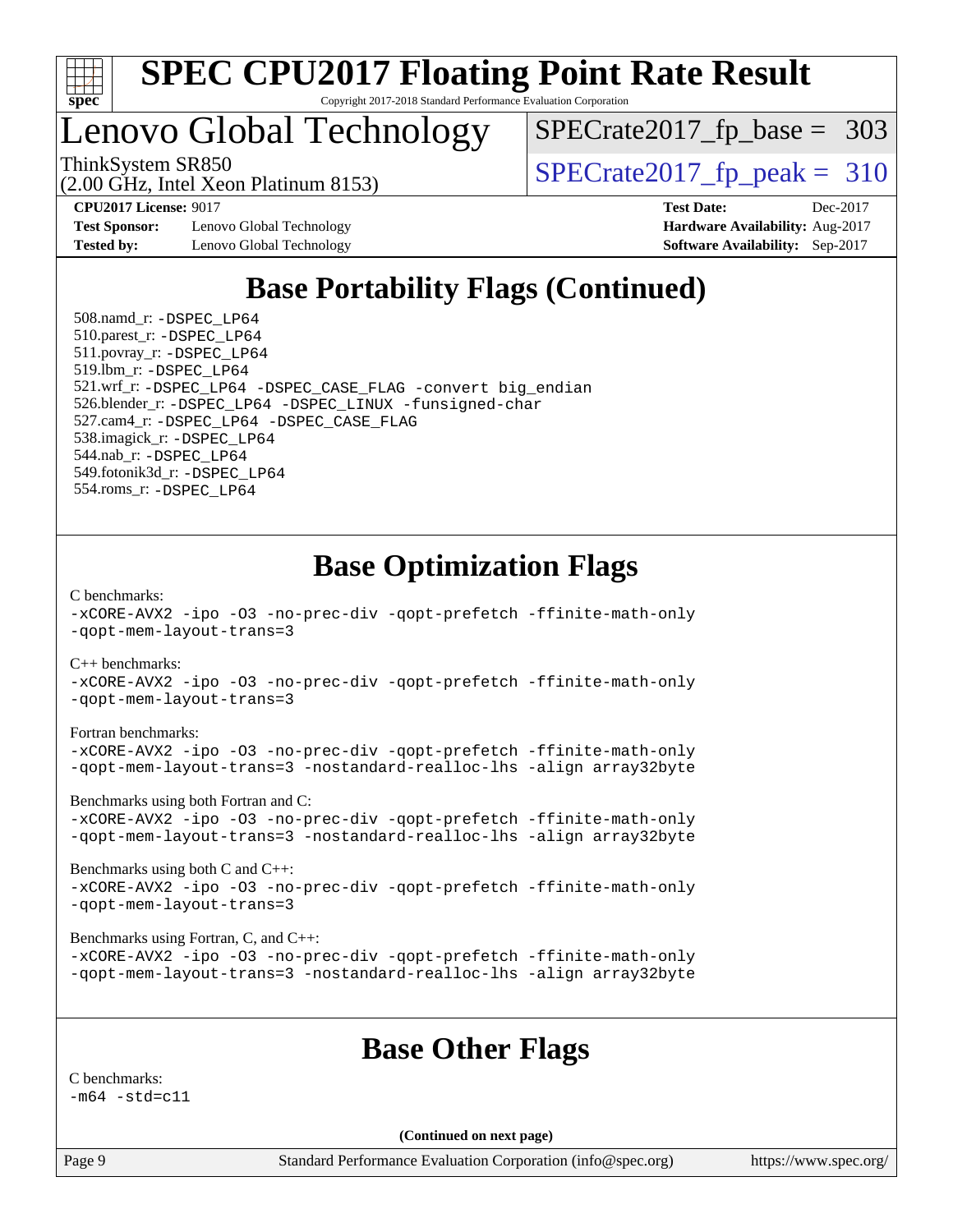

# Lenovo Global Technology

ThinkSystem SR850<br>(2.00 GHz, Intel Xeon Platinum 8153)  $\begin{array}{r} | \text{SPECrate2017\_fp\_peak = 310} \ \end{array}$ [SPECrate2017\\_fp\\_base =](http://www.spec.org/auto/cpu2017/Docs/result-fields.html#SPECrate2017fpbase) 303

(2.00 GHz, Intel Xeon Platinum 8153)

**[Test Sponsor:](http://www.spec.org/auto/cpu2017/Docs/result-fields.html#TestSponsor)** Lenovo Global Technology **[Hardware Availability:](http://www.spec.org/auto/cpu2017/Docs/result-fields.html#HardwareAvailability)** Aug-2017 **[Tested by:](http://www.spec.org/auto/cpu2017/Docs/result-fields.html#Testedby)** Lenovo Global Technology **[Software Availability:](http://www.spec.org/auto/cpu2017/Docs/result-fields.html#SoftwareAvailability)** Sep-2017

**[CPU2017 License:](http://www.spec.org/auto/cpu2017/Docs/result-fields.html#CPU2017License)** 9017 **[Test Date:](http://www.spec.org/auto/cpu2017/Docs/result-fields.html#TestDate)** Dec-2017

### **[Base Other Flags \(Continued\)](http://www.spec.org/auto/cpu2017/Docs/result-fields.html#BaseOtherFlags)**

[C++ benchmarks](http://www.spec.org/auto/cpu2017/Docs/result-fields.html#CXXbenchmarks): [-m64](http://www.spec.org/cpu2017/results/res2017q4/cpu2017-20171212-01651.flags.html#user_CXXbase_intel_intel64_18.0_af43caccfc8ded86e7699f2159af6efc7655f51387b94da716254467f3c01020a5059329e2569e4053f409e7c9202a7efc638f7a6d1ffb3f52dea4a3e31d82ab)

[Fortran benchmarks:](http://www.spec.org/auto/cpu2017/Docs/result-fields.html#Fortranbenchmarks) [-m64](http://www.spec.org/cpu2017/results/res2017q4/cpu2017-20171212-01651.flags.html#user_FCbase_intel_intel64_18.0_af43caccfc8ded86e7699f2159af6efc7655f51387b94da716254467f3c01020a5059329e2569e4053f409e7c9202a7efc638f7a6d1ffb3f52dea4a3e31d82ab)

[Benchmarks using both Fortran and C:](http://www.spec.org/auto/cpu2017/Docs/result-fields.html#BenchmarksusingbothFortranandC)  $-m64 - std = c11$  $-m64 - std = c11$ 

[Benchmarks using both C and C++](http://www.spec.org/auto/cpu2017/Docs/result-fields.html#BenchmarksusingbothCandCXX):  $-m64 - std= c11$  $-m64 - std= c11$ 

[Benchmarks using Fortran, C, and C++](http://www.spec.org/auto/cpu2017/Docs/result-fields.html#BenchmarksusingFortranCandCXX):  $-m64 - std= c11$  $-m64 - std= c11$ 

### **[Peak Compiler Invocation](http://www.spec.org/auto/cpu2017/Docs/result-fields.html#PeakCompilerInvocation)**

[C benchmarks](http://www.spec.org/auto/cpu2017/Docs/result-fields.html#Cbenchmarks): [icc](http://www.spec.org/cpu2017/results/res2017q4/cpu2017-20171212-01651.flags.html#user_CCpeak_intel_icc_18.0_66fc1ee009f7361af1fbd72ca7dcefbb700085f36577c54f309893dd4ec40d12360134090235512931783d35fd58c0460139e722d5067c5574d8eaf2b3e37e92)

[C++ benchmarks:](http://www.spec.org/auto/cpu2017/Docs/result-fields.html#CXXbenchmarks) [icpc](http://www.spec.org/cpu2017/results/res2017q4/cpu2017-20171212-01651.flags.html#user_CXXpeak_intel_icpc_18.0_c510b6838c7f56d33e37e94d029a35b4a7bccf4766a728ee175e80a419847e808290a9b78be685c44ab727ea267ec2f070ec5dc83b407c0218cded6866a35d07)

[Fortran benchmarks](http://www.spec.org/auto/cpu2017/Docs/result-fields.html#Fortranbenchmarks): [ifort](http://www.spec.org/cpu2017/results/res2017q4/cpu2017-20171212-01651.flags.html#user_FCpeak_intel_ifort_18.0_8111460550e3ca792625aed983ce982f94888b8b503583aa7ba2b8303487b4d8a21a13e7191a45c5fd58ff318f48f9492884d4413fa793fd88dd292cad7027ca)

[Benchmarks using both Fortran and C](http://www.spec.org/auto/cpu2017/Docs/result-fields.html#BenchmarksusingbothFortranandC): [ifort](http://www.spec.org/cpu2017/results/res2017q4/cpu2017-20171212-01651.flags.html#user_CC_FCpeak_intel_ifort_18.0_8111460550e3ca792625aed983ce982f94888b8b503583aa7ba2b8303487b4d8a21a13e7191a45c5fd58ff318f48f9492884d4413fa793fd88dd292cad7027ca) [icc](http://www.spec.org/cpu2017/results/res2017q4/cpu2017-20171212-01651.flags.html#user_CC_FCpeak_intel_icc_18.0_66fc1ee009f7361af1fbd72ca7dcefbb700085f36577c54f309893dd4ec40d12360134090235512931783d35fd58c0460139e722d5067c5574d8eaf2b3e37e92)

[Benchmarks using both C and C++](http://www.spec.org/auto/cpu2017/Docs/result-fields.html#BenchmarksusingbothCandCXX): [icpc](http://www.spec.org/cpu2017/results/res2017q4/cpu2017-20171212-01651.flags.html#user_CC_CXXpeak_intel_icpc_18.0_c510b6838c7f56d33e37e94d029a35b4a7bccf4766a728ee175e80a419847e808290a9b78be685c44ab727ea267ec2f070ec5dc83b407c0218cded6866a35d07) [icc](http://www.spec.org/cpu2017/results/res2017q4/cpu2017-20171212-01651.flags.html#user_CC_CXXpeak_intel_icc_18.0_66fc1ee009f7361af1fbd72ca7dcefbb700085f36577c54f309893dd4ec40d12360134090235512931783d35fd58c0460139e722d5067c5574d8eaf2b3e37e92)

[Benchmarks using Fortran, C, and C++:](http://www.spec.org/auto/cpu2017/Docs/result-fields.html#BenchmarksusingFortranCandCXX) [icpc](http://www.spec.org/cpu2017/results/res2017q4/cpu2017-20171212-01651.flags.html#user_CC_CXX_FCpeak_intel_icpc_18.0_c510b6838c7f56d33e37e94d029a35b4a7bccf4766a728ee175e80a419847e808290a9b78be685c44ab727ea267ec2f070ec5dc83b407c0218cded6866a35d07) [icc](http://www.spec.org/cpu2017/results/res2017q4/cpu2017-20171212-01651.flags.html#user_CC_CXX_FCpeak_intel_icc_18.0_66fc1ee009f7361af1fbd72ca7dcefbb700085f36577c54f309893dd4ec40d12360134090235512931783d35fd58c0460139e722d5067c5574d8eaf2b3e37e92) [ifort](http://www.spec.org/cpu2017/results/res2017q4/cpu2017-20171212-01651.flags.html#user_CC_CXX_FCpeak_intel_ifort_18.0_8111460550e3ca792625aed983ce982f94888b8b503583aa7ba2b8303487b4d8a21a13e7191a45c5fd58ff318f48f9492884d4413fa793fd88dd292cad7027ca)

### **[Peak Portability Flags](http://www.spec.org/auto/cpu2017/Docs/result-fields.html#PeakPortabilityFlags)**

Same as Base Portability Flags

Page 10 Standard Performance Evaluation Corporation [\(info@spec.org\)](mailto:info@spec.org) <https://www.spec.org/>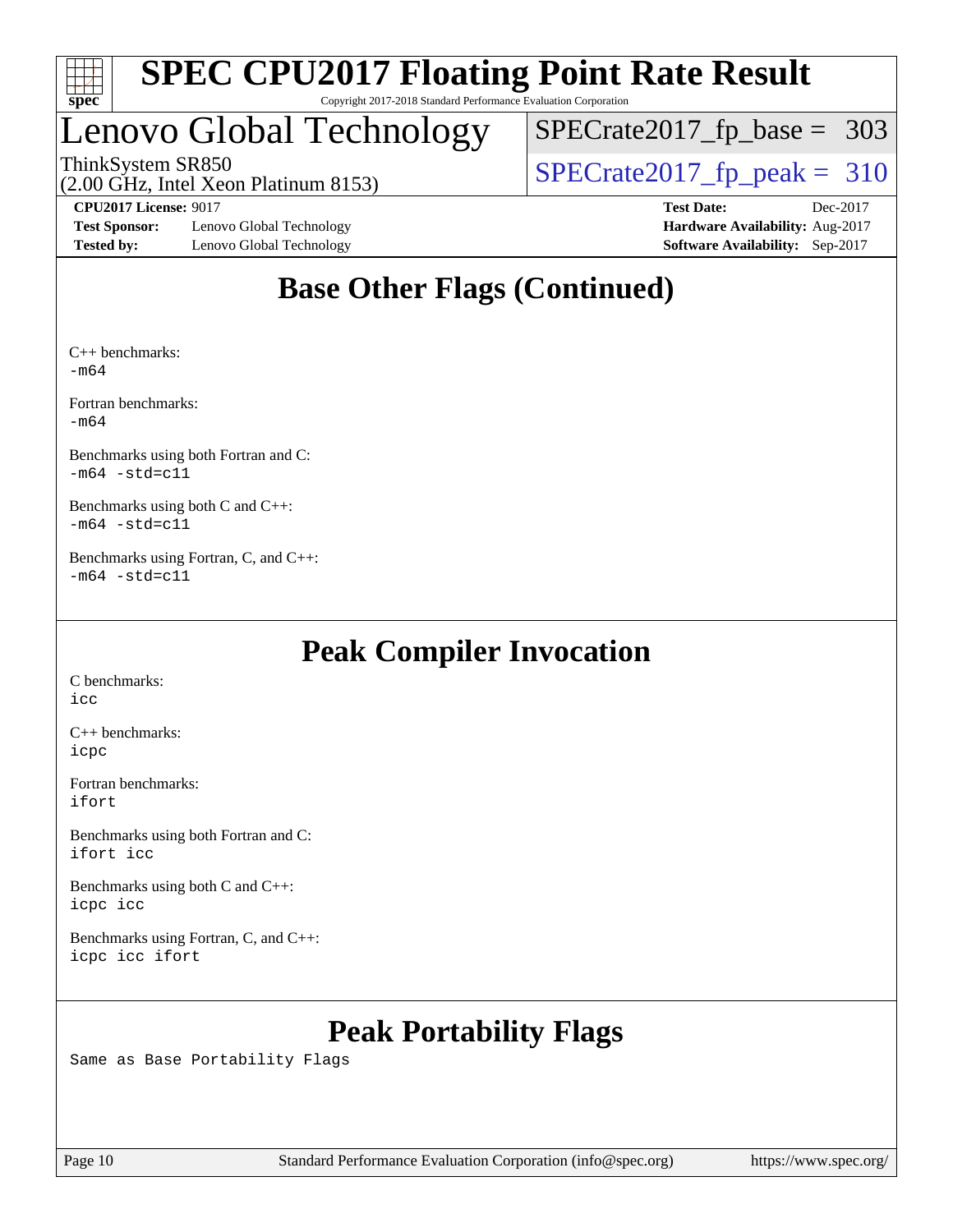

### Lenovo Global Technology

ThinkSystem SR850<br>  $(2.00 \text{ GHz})$  Intel Xeon Platinum 8153) [SPECrate2017\\_fp\\_peak =](http://www.spec.org/auto/cpu2017/Docs/result-fields.html#SPECrate2017fppeak) 310

[SPECrate2017\\_fp\\_base =](http://www.spec.org/auto/cpu2017/Docs/result-fields.html#SPECrate2017fpbase) 303

(2.00 GHz, Intel Xeon Platinum 8153)

**[Test Sponsor:](http://www.spec.org/auto/cpu2017/Docs/result-fields.html#TestSponsor)** Lenovo Global Technology **[Hardware Availability:](http://www.spec.org/auto/cpu2017/Docs/result-fields.html#HardwareAvailability)** Aug-2017 **[Tested by:](http://www.spec.org/auto/cpu2017/Docs/result-fields.html#Testedby)** Lenovo Global Technology **[Software Availability:](http://www.spec.org/auto/cpu2017/Docs/result-fields.html#SoftwareAvailability)** Sep-2017

**[CPU2017 License:](http://www.spec.org/auto/cpu2017/Docs/result-fields.html#CPU2017License)** 9017 **[Test Date:](http://www.spec.org/auto/cpu2017/Docs/result-fields.html#TestDate)** Dec-2017

### **[Peak Optimization Flags](http://www.spec.org/auto/cpu2017/Docs/result-fields.html#PeakOptimizationFlags)**

```
C benchmarks:
```

```
 519.lbm_r: -prof-gen(pass 1) -prof-use(pass 2) -ipo -xCORE-AVX2 -O3
-no-prec-div -qopt-prefetch -ffinite-math-only
-qopt-mem-layout-trans=3
 538.imagick_r: -xCORE-AVX2 -ipo -O3 -no-prec-div -qopt-prefetch
-ffinite-math-only -qopt-mem-layout-trans=3
 544.nab_r: Same as 519.lbm_r
C++ benchmarks: 
-prof-gen(pass 1) -prof-use(pass 2) -ipo -xCORE-AVX2 -O3
-no-prec-div -qopt-prefetch -ffinite-math-only
-qopt-mem-layout-trans=3
Fortran benchmarks: 
 503.bwaves_r: -xCORE-AVX2 -ipo -O3 -no-prec-div -qopt-prefetch
-ffinite-math-only -qopt-mem-layout-trans=3
-nostandard-realloc-lhs -align array32byte
 549.fotonik3d_r: Same as 503.bwaves_r
 554.roms_r: -prof-gen(pass 1) -prof-use(pass 2) -ipo -xCORE-AVX2 -O3
-no-prec-div -qopt-prefetch -ffinite-math-only
-qopt-mem-layout-trans=3 -nostandard-realloc-lhs
-align array32byte
Benchmarks using both Fortran and C: 
-prof-gen(pass 1) -prof-use(pass 2) -ipo -xCORE-AVX2 -O3
-no-prec-div -qopt-prefetch -ffinite-math-only
-qopt-mem-layout-trans=3 -nostandard-realloc-lhs -align array32byte
Benchmarks using both C and C++: 
-prof-gen(pass 1) -prof-use(pass 2) -ipo -xCORE-AVX2 -O3
-no-prec-div -qopt-prefetch -ffinite-math-only
-qopt-mem-layout-trans=3
Benchmarks using Fortran, C, and C++: 
-prof-gen(pass 1) -prof-use(pass 2) -ipo -xCORE-AVX2 -O3
-no-prec-div -qopt-prefetch -ffinite-math-only
-qopt-mem-layout-trans=3 -nostandard-realloc-lhs -align array32byte
```